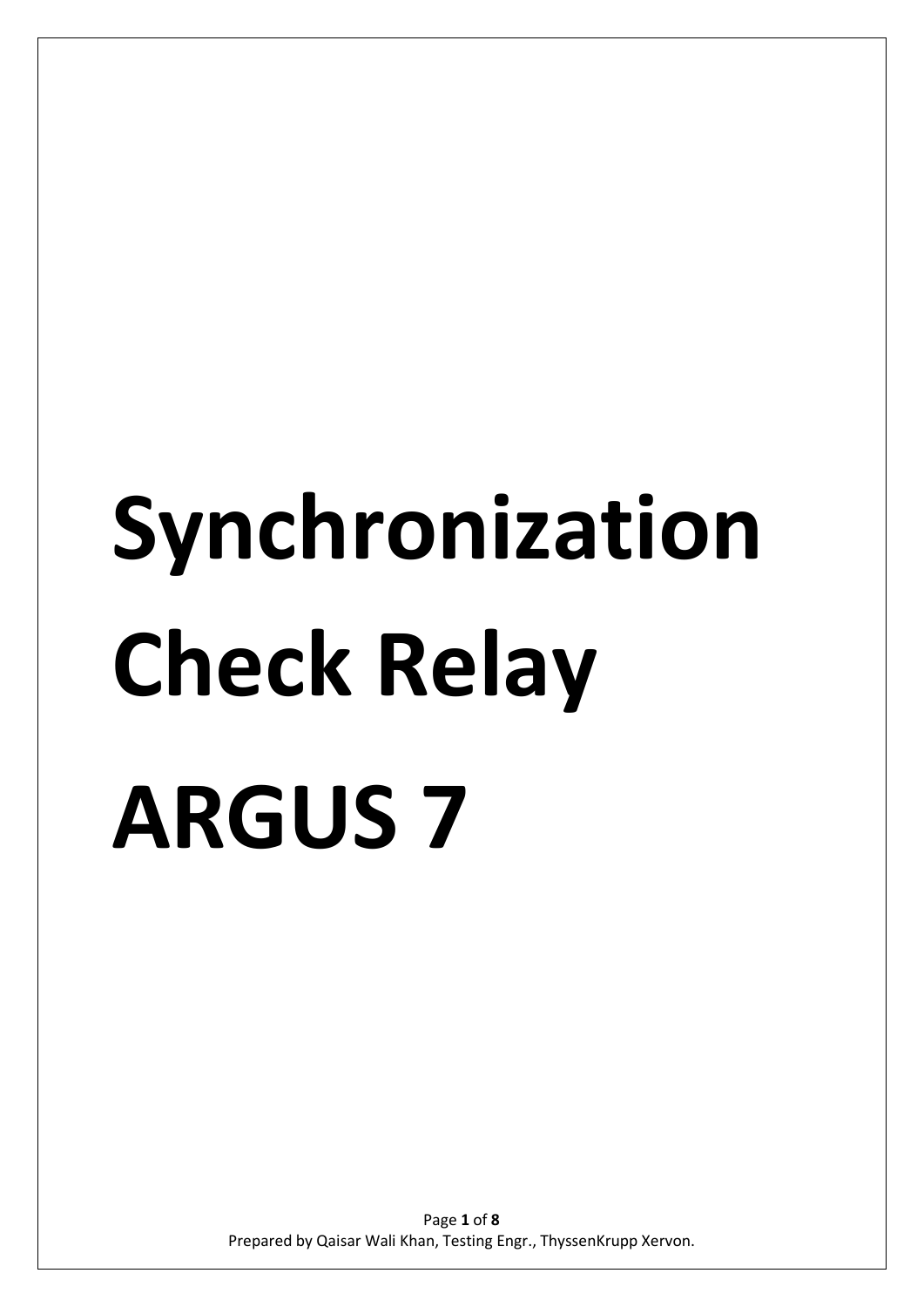# **Table of Contents**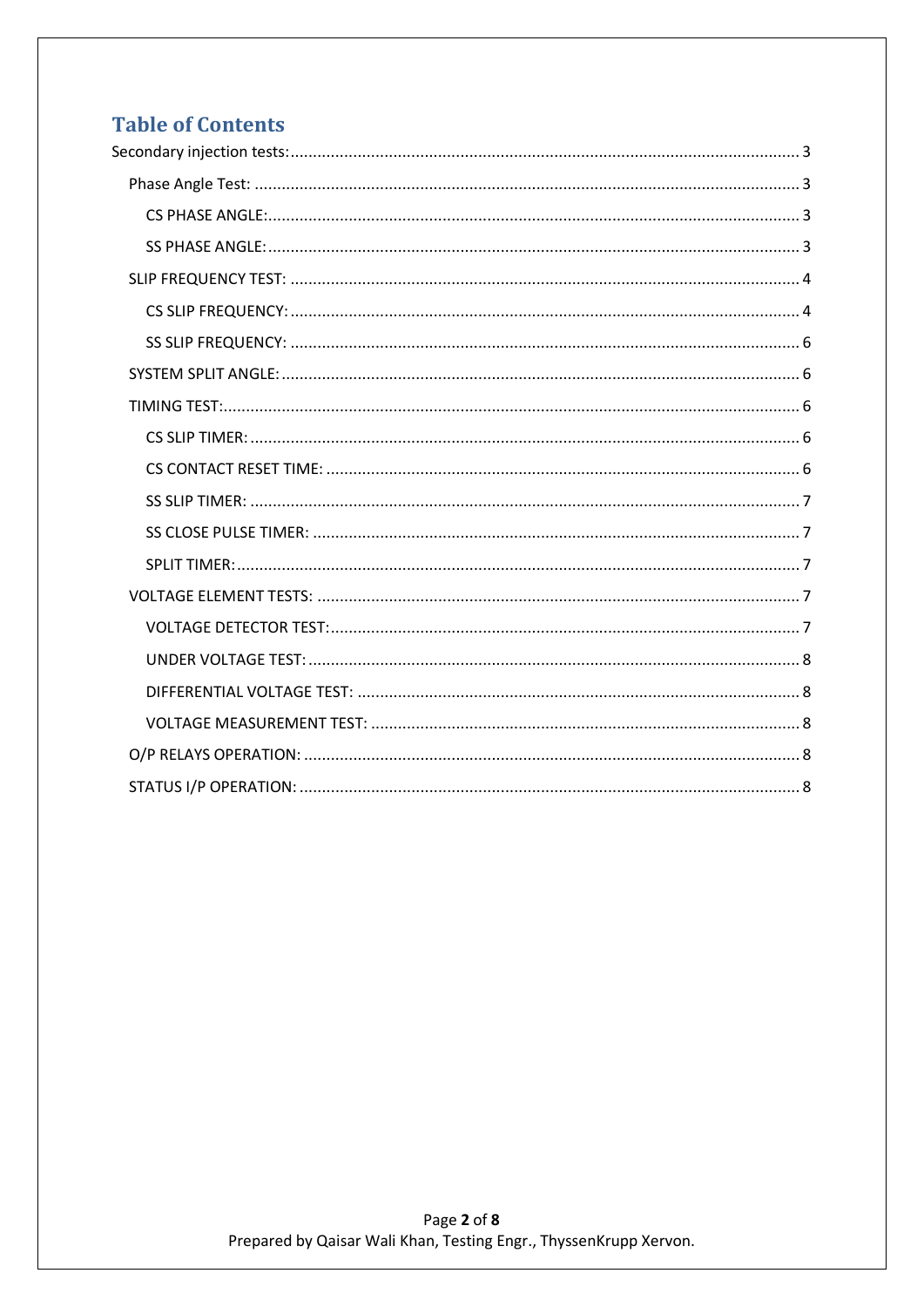# <span id="page-2-0"></span>**Secondary injection tests:**

- 1. Connect Red phase of FREJA as your "Line" voltage.
- 2. Connect "Uref" of FREJA as your "BUS" voltage.
- 3. Insert your test plug and make connections as per drawing.
- 4. Go to the HMI of the relay press DOWN arrow and scroll through the menu to change different settings of parameters.
- 5. To change settings of any parameter, press RIGHT arrow and you will enter in a specific setting menu.
- 6. Now press enter and you can change its value.
- 7. Now use up, down and right arrow to change any value to a specific value.

# <span id="page-2-1"></span>**Phase Angle Test:**

# <span id="page-2-2"></span>**CS PHASE ANGLE:**

- 1. Make the settings under menu "CHECK SYNCH MENU".
- 2. Set the angle as per format.
- 3. Keep "System Split" disable.
- 4. Now to configure O/P contact on CS (Check Synchronization), go to HMI of the relay and press DOWN arrow 6 times unless you reach "O/P relay configuration". Now configure any contact on "Check Synchro" and connect your buzzer on this contact.
- 5. Now inject in such a way that frequency of "Uref" and "R" is kept at 60 Hz and voltage at rated i.e. 63.5 and angle of "LINE" i.e. our red phase is increased from zero to a value greater than setting.
- 6. Now decrease the angle of LINE voltage and note the pick up value of O/P contact. Now increase the value of angle such that contact D/O. Note this value as well.
- 7. Now keep the LINE angle at zero and change BUS angle i.e. "Uref" from zero to a value greater than set value and now decrease to note the P/U value and again increase to note the D/O value.

## <span id="page-2-3"></span>**SS PHASE ANGLE:**

- 1. Go to "CHECK SYNCH MENU" and make "SYSTEM SPLIT" enable and make the angle 90 degree e.g.
- 2. Now to make the setting of "SYSTEM SPLIT" go to menu "SYSTEM SYNC" and set your values here.
- 3. Now again to configure O/P contact go to HMI of the relay and press DOWN arrow until you reach "O/P RELAY CONFIG" press right arrow to enter and on any relay e.g. on "REL4" press "ENTER" and now select this output on "SYSTEM SYNC".
- 4. Now increase first LINE angle and make it greater than 90 degree or whatever the angle setting for "SS" such that SYSTEM SPLIT LED appears on the relay.
- 5. Now decrease the angle so that our contact picks up. Note this value.
- 6. For SYSTEM SPLIT PHASE ANGLE no D/O value exists.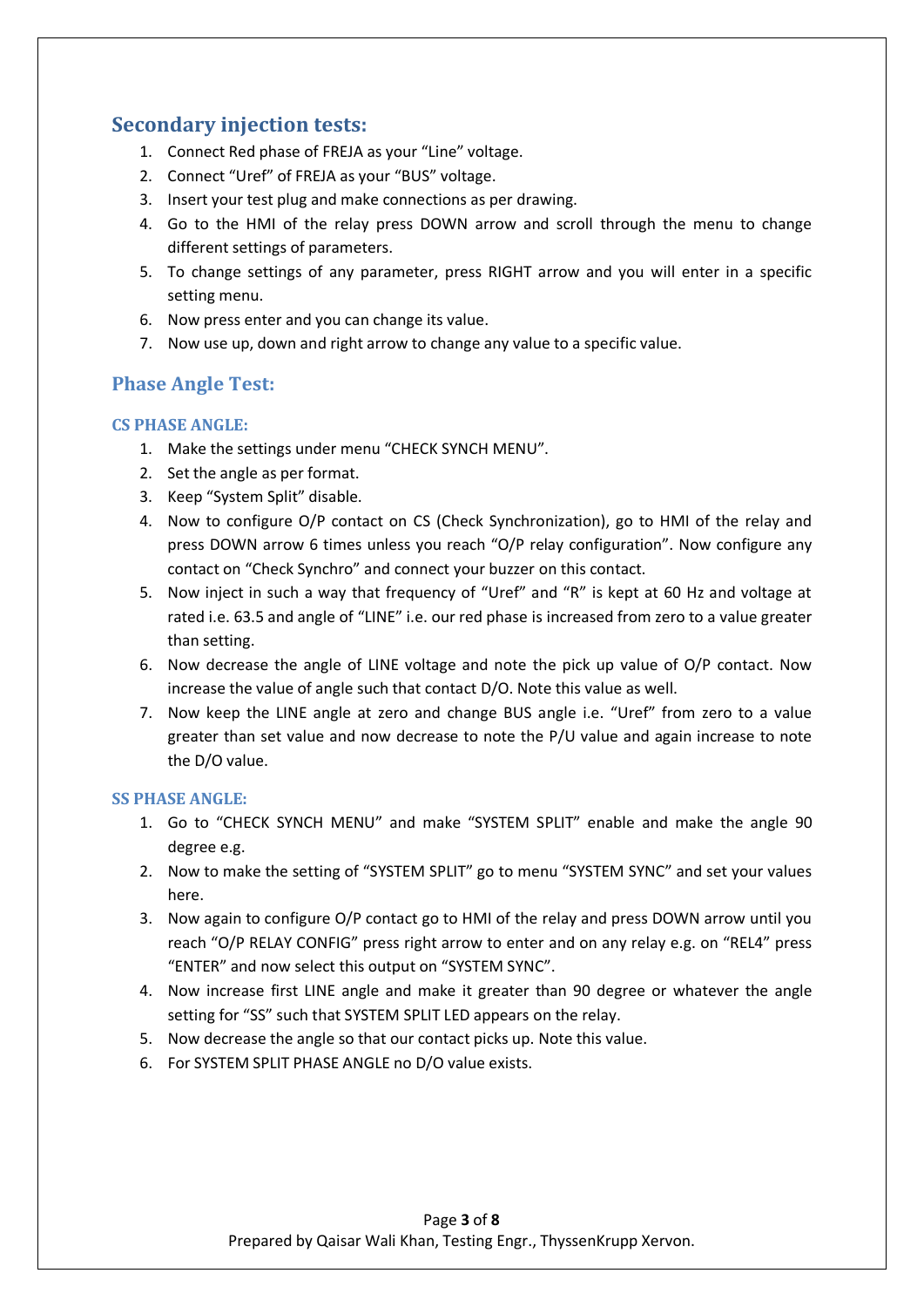# <span id="page-3-0"></span>**SLIP FREQUENCY TEST:**

## <span id="page-3-1"></span>**CS SLIP FREQUENCY:**

- 1. Go to "CHECK SYNCH" menu and make the SYSTEM SPLIT detector OFF.
- 2. Now set the value of frequency as per your format.
- 3. Make the O/P contact on "CS". And connect a buzzer with this contact.
- 4. Go to FREJA WIN software. And click on SYNC.

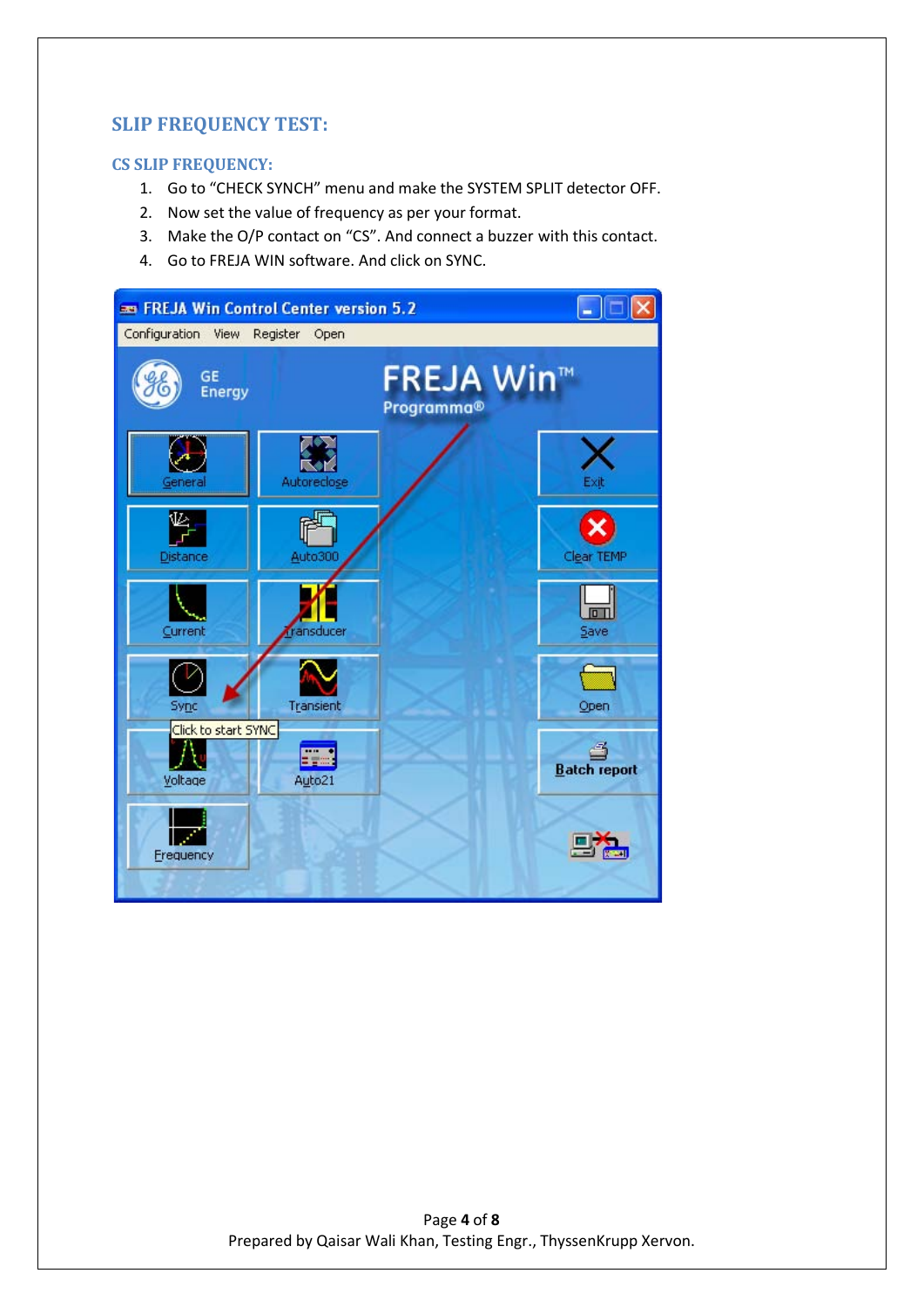#### 5. Click on PROCEED.

| an Report information                |              |            |                  |  |
|--------------------------------------|--------------|------------|------------------|--|
| Station                              |              | Line       |                  |  |
| Relay                                |              |            |                  |  |
| Type                                 |              | Serial No. |                  |  |
| Manufacturer                         |              | Model      |                  |  |
| Company                              | ThyssenKrupp | Operator   | Qaisar Wali Khan |  |
| Type of test                         |              | Date       | 9/27/2009        |  |
| Description                          |              | Time       | 11:04:11 AM      |  |
|                                      | Proceed      |            | Get system time  |  |
| Click to proceed with save operation |              |            |                  |  |

6. Now click on "U & f MAX – MIN" window. Here do the following settings as shown in the picture.



Page **5** of **8** Prepared by Qaisar Wali Khan, Testing Engr., ThyssenKrupp Xervon.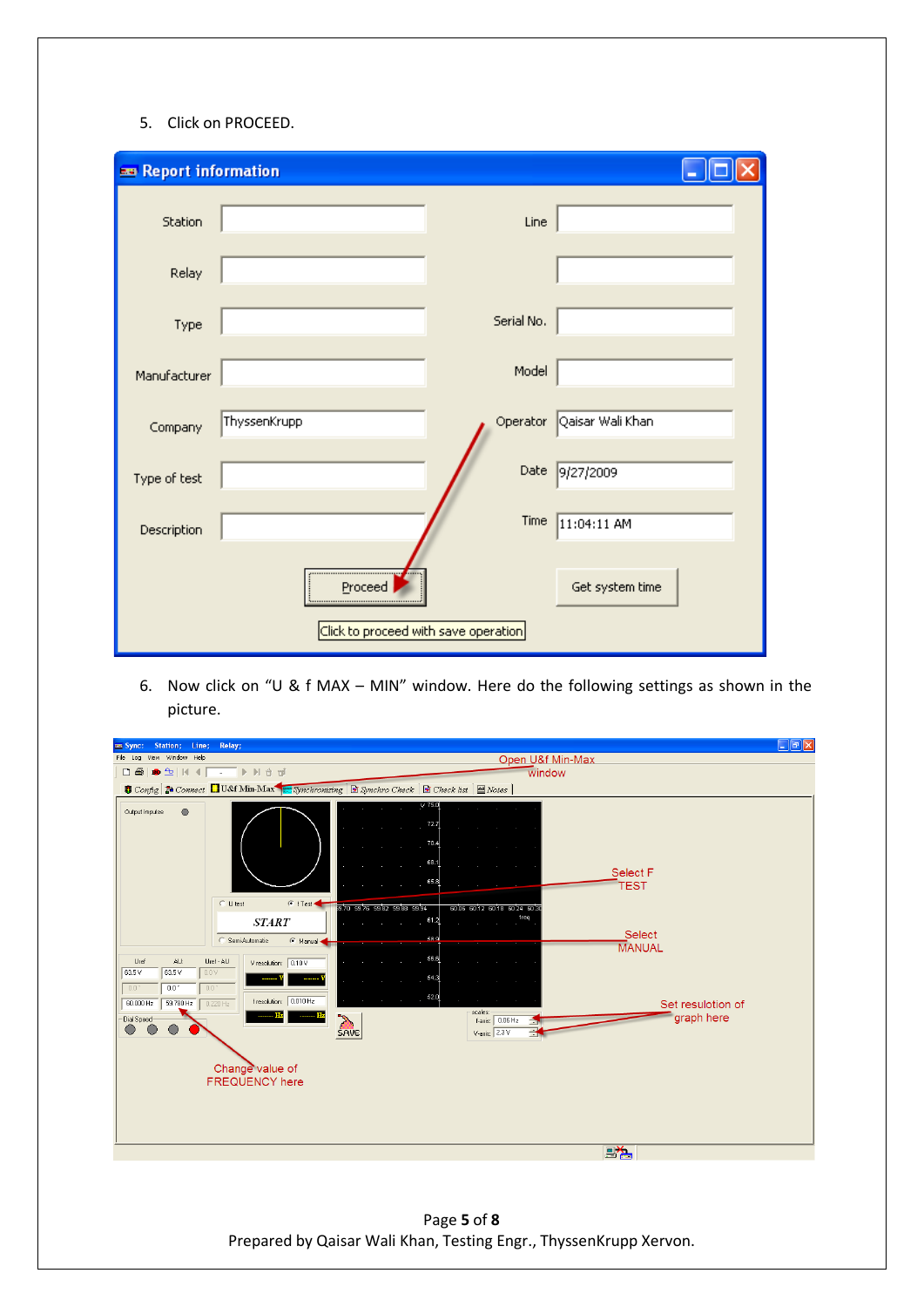- 7. Now make the frequency value of "AU" out of the set value. Now decrease this value slowly until your O/P contact picks up.
- 8. Now decrease the value of frequency until O/P contact D/O.
- 9. For now we will keep line frequency constant and change the BUS frequency.
- 10. So connect BUS voltage connection to the red phase of freja and connect LINE voltage connection on Uref.
- 11. Now again increase frequency beyond set value and start decreasing it to note the P/U value and now increase it again to note the D/O value.

## <span id="page-5-0"></span>**SS SLIP FREQUENCY:**

- 1. Go to CHECK SYNCH menu and make the SYSTEM SPLIT detector ON and make its value 90 degree.
- 2. Now go to SYSTEM SPLIT menu and set its value as per format.
- 3. Now on same page of FREJA WIN do the same procedure to measure P/U and D/O value.

# <span id="page-5-1"></span>**SYSTEM SPLIT ANGLE:**

- 1. Go to CHECK SYNCH menu and make the SYSTEM SPLIT detector ON and make its value as per your format.
- 2. Now go to FREJA instrument and keep BUS angle at zero and increase LINE angle above set value unless RED LED of SYSTEM SPLIT appears. This is our P/U value for SS ANGLE.

# <span id="page-5-2"></span>**TIMING TEST:**

# <span id="page-5-3"></span>**CS SLIP TIMER:**

- 1. Go to CHECK SYNCH menu. Make SYSTEM SPLIT OFF, make its angle e.g. 15 degree and set CS timer as per your format.
- 2. On freja instrument  $1<sup>st</sup>$  page keep the angle b/w your LINE and BUS i.e. the Uref and RED phase of freja more than 15 degree i.e. make it out of CHECK SYNC angle setting.
- 3. On  $2^{nd}$  page of freja make angle b/w the two voltages equal to zero.
- 4. On 3<sup>rd</sup> page of FREJA, run 1<sup>st</sup> page for 2 sec and make 2<sup>nd</sup> page time more than the set value for CS SLIP TIMER.
- 5. O/P relay should be configured on "CS" and it should be connected in the BI of FREJA.
- 6. Now start the FREJA and note the time.

# <span id="page-5-4"></span>**CS CONTACT RESET TIME:**

- 1. On freja instrument  $1<sup>st</sup>$  page keep the angle b/w your LINE and BUS i.e. the Uref and RED phase of freja more than 15 degree i.e. make it out of CHECK SYNC angle setting.
- 2. On  $2^{nd}$  page of freja make angle b/w the two voltages equal to zero.
- 3. On 3<sup>rd</sup> page of FREJA, run 1<sup>st</sup> page for 2 sec and make 2<sup>nd</sup> page time more than the set value for CS SLIP TIMER.
- 4. Now connect the START contact of TM200 timer with the CS O/P contact and short the START and STOP contact of TM200. Make start contact from OFF to ON and STOP contact ON to OFF.
- 5. Press the start button of FREJA and measure the time on TM200.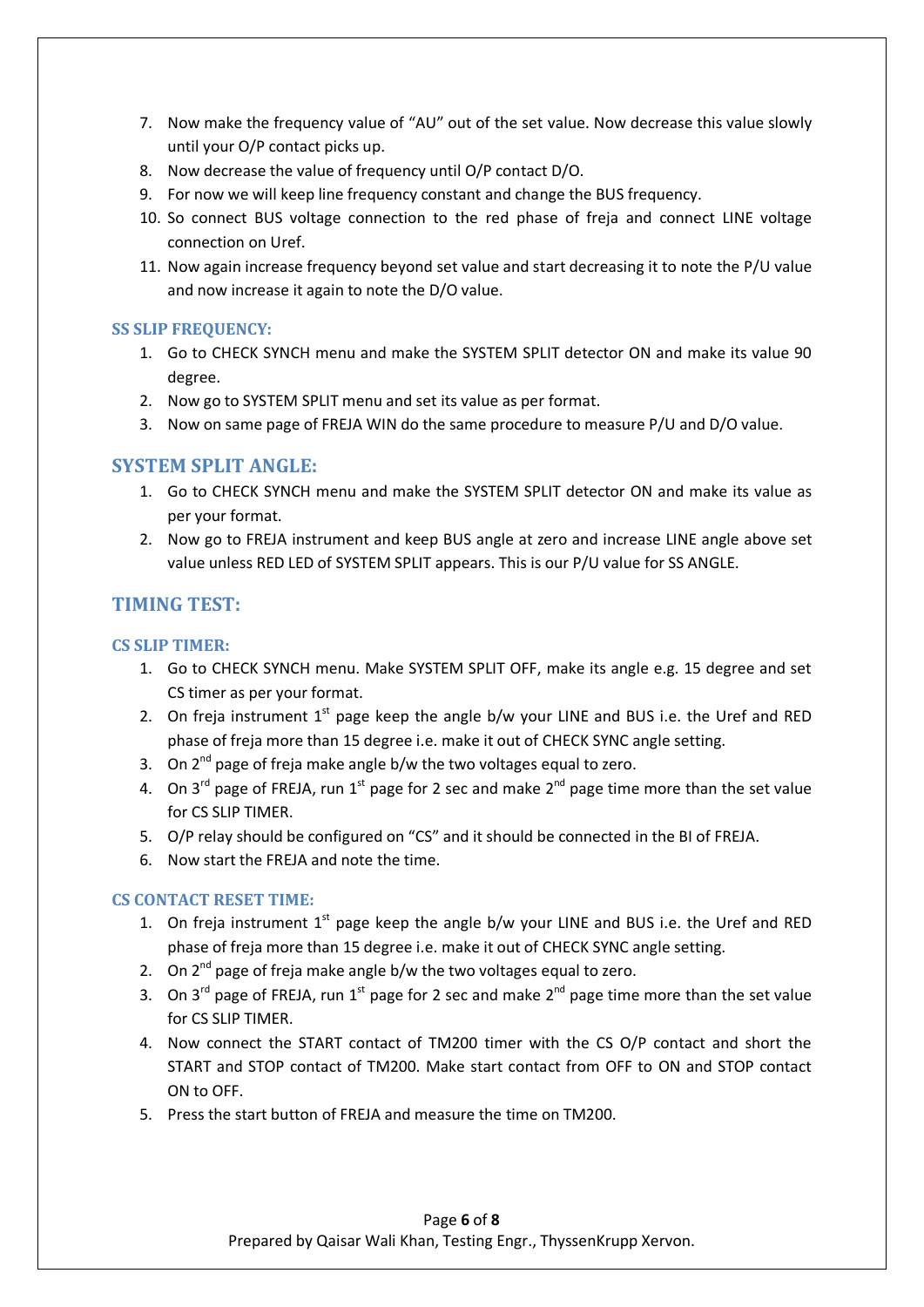#### <span id="page-6-0"></span>**SS SLIP TIMER:**

- 1. Go to CHECK SYNCH menu and make SYSTEM SPLIT ON and make its setting lets say 90 degree.
- 2. Now go to SYSTEM SYNCH menu and set its timer.
- 3. On freja instrument  $1<sup>st</sup>$  page keep the angle b/w your LINE and BUS i.e. the Uref and RED phase of freja more than 90 degree i.e. make it in SYSTEM SPLIT condition.
- 4. On  $2^{nd}$  page of freja make angle b/w the two voltages equal to zero.
- 5. On 3<sup>rd</sup> page of FREJA, run 1<sup>st</sup> page for 2 sec and make 2<sup>nd</sup> page time more than the set value for SS SLIP TIMER.
- 6. O/P relay should be configured on "SS" and it should be connected in the BI of FREJA.
- 7. Now start the FREJA and note the time.

## <span id="page-6-1"></span>**SS CLOSE PULSE TIMER:**

- 1. Go to SYSTEM SYNCH menu and set the SS CLOSE PULSE TIMER.
- 2. On freja instrument  $1^{st}$  page keep the angle b/w your LINE and BUS i.e. the Uref and RED phase of freja more than 90 degree i.e. make it in SYSTEM SPLIT condition.
- 3. On  $2^{nd}$  page of freja make angle b/w the two voltages equal to zero.
- 4. On 3<sup>rd</sup> page of FREJA, run 1<sup>st</sup> page for 2 sec and make 2<sup>nd</sup> page time more than the set value for SS SLIP TIMER.
- 5. Now connect the START contact of TM200 timer with the SS O/P contact and short the START and STOP contact of TM200. Make start contact from OFF to ON and STOP contact ON to OFF.
- 6. Press the start button of FREJA and measure the time on TM200.

## <span id="page-6-2"></span>**SPLIT TIMER:**

- 1. Go to "CHECK SYNCHRO" menu and set the SPLIT TIMER setting.
- 2. On freja instrument  $1<sup>st</sup>$  page keep the angle b/w your LINE and BUS i.e. the Uref and RED phase of freja more than 90 degree i.e. make it in SYSTEM SPLIT condition.
- 3. On  $2^{nd}$  page of freja make angle b/w the two voltages equal to zero.
- 4. On 3<sup>rd</sup> page of FREJA, run 1<sup>st</sup> page for 2 sec and make 2<sup>nd</sup> page time more than the set value for SS SLIP TIMER.
- 5. Now connect the START contact of TM200 timer with the SYSTEM SPLIT O/P contact and short the START and STOP contact of TM200. Make start contact from OFF to ON and STOP contact ON to OFF.
- 6. Press the start button of FREJA and measure the time on TM200.

# <span id="page-6-3"></span>**VOLTAGE ELEMENT TESTS:**

## <span id="page-6-4"></span>**VOLTAGE DETECTOR TEST:**

- 1. Go to HMI of the relay. Press DOWN arrow unless you reach VOLTAGE SETTING menu.
- 2. In this menu press DOWN arrow unless you reach LIVE LINE & DEAD LINE setting.
- 3. Make these settings as per your format.
- 4. Configure O/P contact to LIVE LINE.
- 5. Now keep BUS voltage at 63.5 V and increase LINE voltage from zero to a level when your O/P contact picks up. Now decrease it unless your O/P contact drops off. Do the same procedure for LIVE BUS & DEAD BUS.